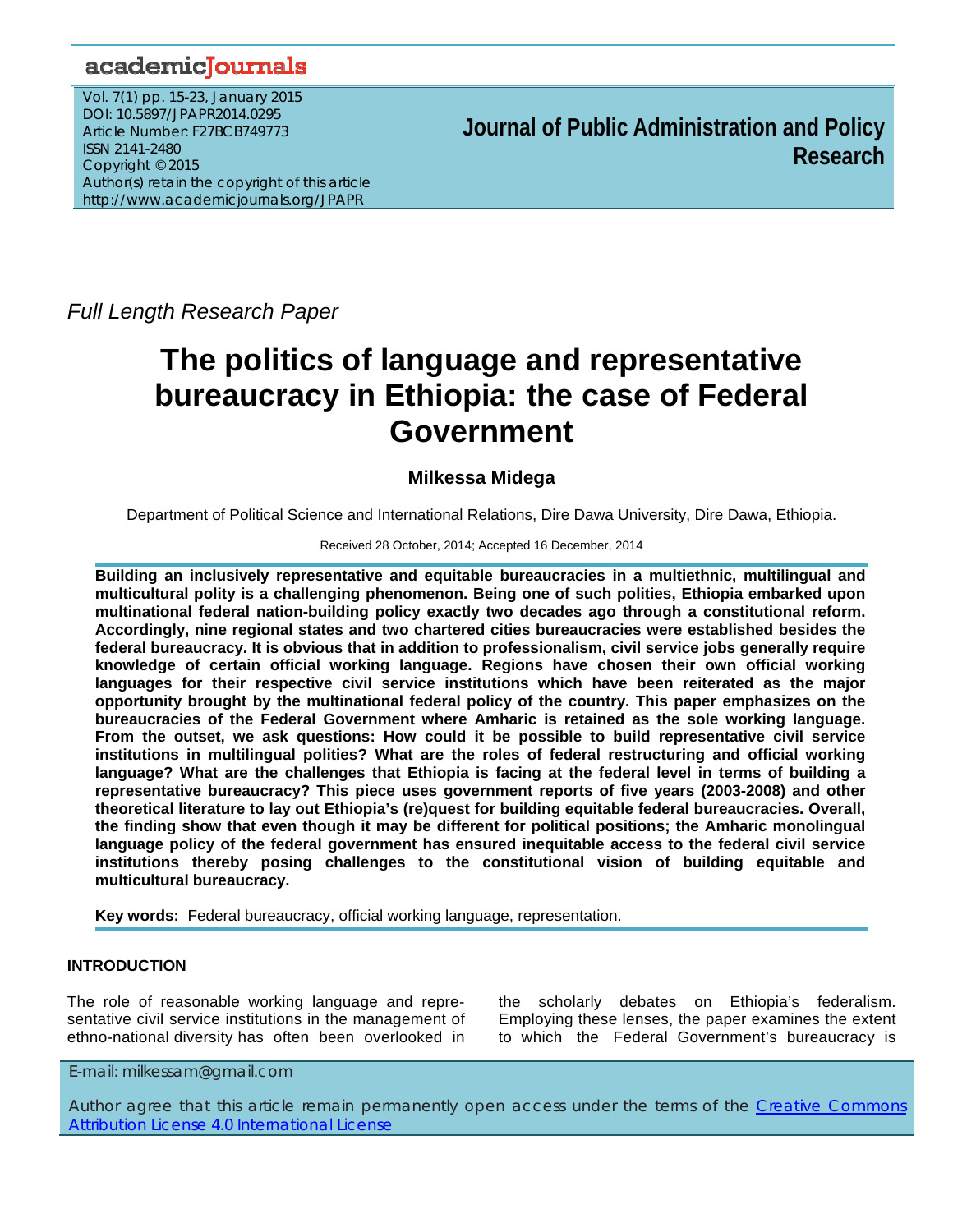equitably representative of "Nations, Nationalities and Peoples of Ethiopia". Ethiopia is a common home to diverse groups; particularly its ethno-linguistic division has significant influence on the country's political, economic, social and cultural structures (Levine, 2000). Currently, the number of languages spoken in Ethiopia is estimated to more than eighty, where the choice of official working language at the federal level would exactly pose a challenge. The new Constitution of Ethiopia (Federal Government of Ethiopia, 1995) selects Amharic as the sole "working language of the Federal Government" (Art.5). Official language, Fernand de Varennes (2012: 4) defines, "is a form of legal recognition of an elevated status for a language in a state or other jurisdiction". Due to disagreements on the use of the term, this paper makes use of "official working language" to refer to the language that offices (public or private institutions) adopt to use in their daily functions and correspondences.

The major achievement of the contemporary Constitution, as compared to previous ones, is the inclusion of the provision that bestowed opportunity to Member States of the Federation to determine their respective official working languages. In spite of this success, the framers of the Constitution seem to have neglected the factual numerical status of the other competing languages particularly Afan Oromo in the choice of federal official working language. The very preservation of monolingual government for multilingual polity suggests discrimination. With regard to the selection of Amharic, the conventional justification of the formulators of the Constitution was that "Amharic has become the most widely spoken language due to historical accident" (Aberra, 2009: 105). Often it is also suggested that economic rationale (i.e. cost of adopting two or more languages) justifies the choice. Can these shallow views be convincing reasons where there had been civil wars for decades largely due to ethnolinguistic domination, exclusion and marginalisation?

Modern multiethnic state of Ethiopia was created by wars of conquest which has resulted in manifold ethnonational problems that were and are shaping and reshaping the successive generations, creating a link between past, present and future. More precisely, the Ethiopian empire-state was created in the second half of the nineteenth century, mainly through the use of force. The subsequent evolution of the Ethiopian polity proved national domination and consequently, the independence of various ethnic groups including the largest ethnic group of the country, the Oromo, was forcefully taken away. These vanquished ethnolinguistic groups were subjected to domination and exploitation; and their cultures and languages were suppressed and the dominating ethnic group's culture and language-Amharic was imposed on the conquered peoples. From the 1960s onwards, various forms of national resistance by the subjugated people started to

shake the empire state of Ethiopia. The 1974 revolution ended the county's feudal-assimilationist regime but unable to resolve the 'nationalities question' (language being the core) because the revolution as well as its promises was hijacked by the military junta (Merera, 2003).

Since the demise of the military regime in May 1991, there has been an attempt to democratise Ethiopia's divided polity and society along ethno-linguistic federal arrangement and multi-party democracy. There are some visible efforts to reorganise the Ethiopian state and society as parts of democratisation particularly in view of regional language questions. Since then, Ethiopia is a multilingual country with monovocal Federal Government.

#### **MATERIALS AND METHODS OF ANALYSIS**

This paper uses both primary and secondary sources of data. Two interviews were conducted, one with opposition party and the other with government official. As far as secondary sources are concerned, five years annual reports of the government (2003-2008) were intensively used for time-series comparative analysis. But also domestic legal documents as well as literature on the politics of representative bureaucracy and language policies with international experiences have been utilized. These legal and theoretical frameworks were instrumentalized for the analysis and interpretation of data. Accordingly, this piece has got threefold purpose: First, to sketch theoretical frameworks and international experiences of bureaucratic linguistic regimes and representations; second, to examine the constitutional-legal foundations of Ethiopia's federal language choice and representative civil service; and third, to reveal the extent to which the federal language regime is serving as a means to marginalize non-Amharic speakers in the federal bureaucracy of Ethiopia.

#### **INSTITUTIONS, LINGUISTIC REGIMES and REPRESENTATION: A THEORETICAL SKETCH**

It is often argued that the politics of representative bureaucracy is about institutional change; in other words, it is the expression of how institutions such as the civil service apparatus evolve over time in a context of deep diversity. It is also about policy change, since the bureaucracy in that context is the object of policymaking. Especially relevant in the context of the politics of multilingual states is the 'neo-structuralist' work of Erk and Koning (2010) on federalism. For them, policy change is the result of attempts to make the institution of federalism congruent with the linguistic make-up of any given federation. As such, the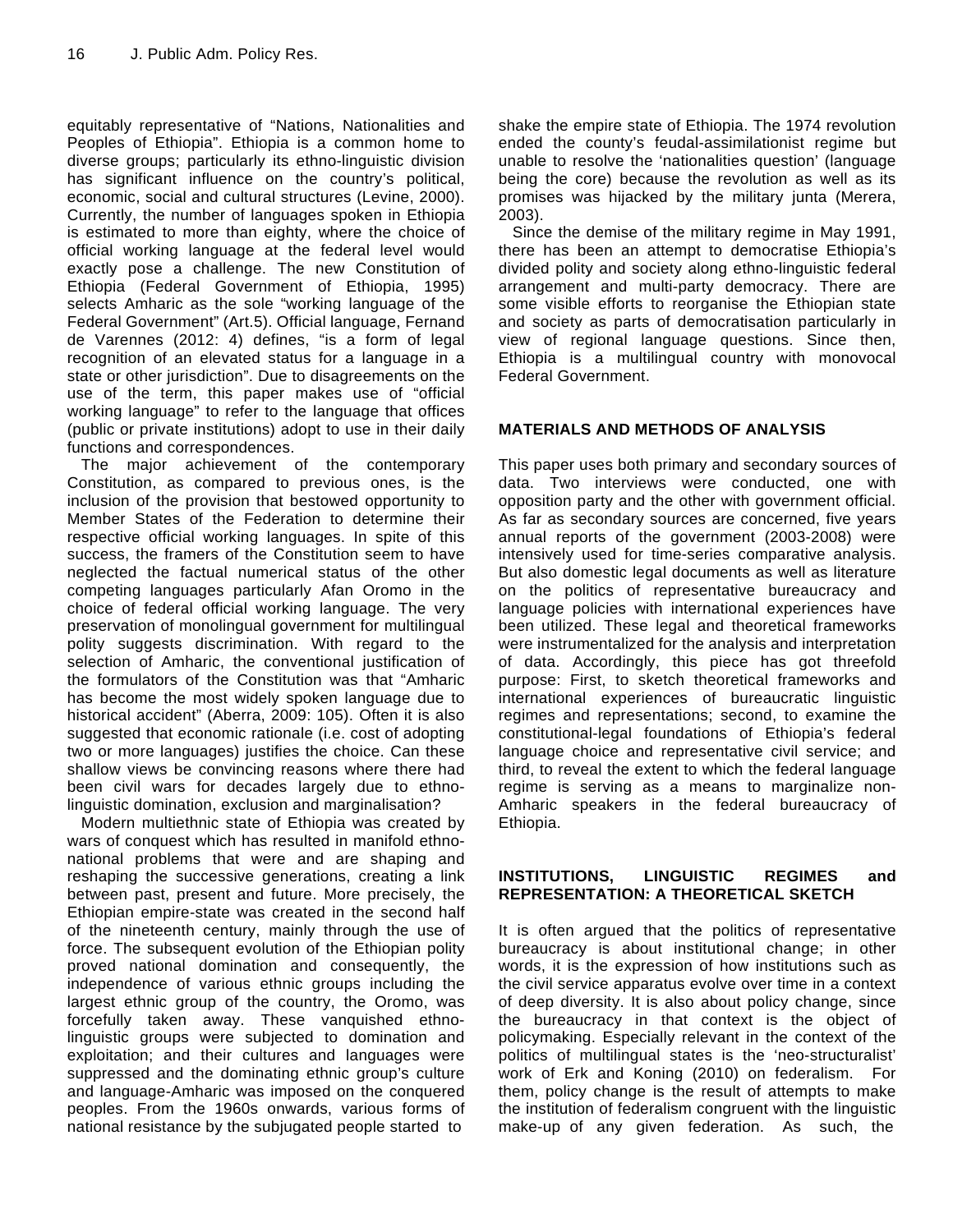existence of different 'bureaucratic linguistic regimes' in multilingual countries could be seen as a reflection of the demographic make-up of those countries. Such an approach certainly explains part of the story behind the adoption of different representative mechanisms in Belgium, Canada and Switzerland (Turgeon and Gagnon, 2013: 411).

It is also claimed that the type of representation is influenced not only with the societal diversity, but with its political institutions. According to such a perspective, in a country like Belgium, representative bureaucratic measures cannot be dissociated from the country's consociational system, as the bureaucracy is also central to the country's grand political bargain (Hood, 2000: 183). There is great merit to this perspective, as it stresses that measures adopted to ensure a more representative bureaucracy cannot be separated from the working of the rest of the political system, and the different (perceived) interests of actors involved in the political bargain. Representations of a political community are the object of political debates and conflicts. Specific representation may threaten the vision of the country of some actors and/ or their perceived interests, political or professional. As argued by Jenson (1989: 238), "as actors with a variety of collective identities coexist in the universe of political discourse, their practices and meaning systems jostle with each other for social attention and legitimacy". The capacity of certain actors to ensure the adoption and implementtation of policy proposals that correspond to their representation of the political community and/or their perceived interest is influenced by the institutional setting in which they operate (Turgeon and Gagnon, 2013: 412).

In their comparative analysis of Belgium, Canada and Switzerland, Luc Turgeon and Alain G. Gagnon (2013) demonstrated that different types of 'bureaucratic linguistic regimes' have been adopted in the three polities to ensure a fair representation of their main linguistic communities in the federal public administration. They identified three main aspects influencing hiring practices and the day-to-day working environment of bureaucrats: the existence (or not) of quotas in hiring, the linguistic prerequisites for civil servants, especially at the senior level, and the extent to which those requirements have been implemented successfully (ibid.).

Belgium's regime is based on the notion of equality at the senior level and monolingualism of civil servants. Belgian civil servants are assigned to separate linguistic registers (French and Dutch). Positions in the civil service have a specific language attached to them (Dutch or French). As a result, for instance, only a French speaking Belgian can apply for, or be promoted to, a position that has been classified as French. There are important differences, however, in the proportion of

positions assigned to each linguistic group. For lower levels of public service, representation of each group is a function of the estimated work handled in each language in each department. In the upper echelons of the federal public service (from the position of director and above), strict quotas have been adopted, with 50% of positions assigned in a given department to Dutchspeakers and 50% to French-speakers. Since Frenchspeaking Belgians constitute a minority of the overall population (around 40–45%), this means that they are slightly over-represented in the upper echelons of the federal administration. While bilingualism has increasingly been promoted, there is no requirement for public servants to master the second language (Turgeon and Gagnon, 2013: 409).

Canada's regime is found out to be somehow the opposite of the Belgian case (ibid.). While it is an objective of the federal public administration to reflect the linguistic duality of the country, it is strictly forbidden to set or implement quotas. To ensure a fair representation of French-speaking Canadians, who were historically significantly under-represented in the federal public administration, the federal government has made knowledge of both official languages (French and English) an element of merit in the selection of candidates. Specific regions were designated bilingual in the 1970s, in which both English and French were to be the languages of work for civil servants, including the National Capital Region (Ottawa-Gatineau), and in which some key positions were declared to require the knowledge of both official languages. Since a higher proportion of French-speaking Canadians are bilingual, such measures contributed to augment their presence in the public service and brought a fairer representation of both language groups in federal institutions. Regulations were passed in the early 1980s establishing that all senior management positions in a bilingual region would henceforth be designated bilingual (ibid.).

Turgeon and Gagnon situated the Switzerland's regime between Belgium's and Canada's approaches. While there are neither formal quotas nor restrictions as to who can apply for a position, the recently adopted 'ordinance on national languages' stipulates that departments must attain a specific 'representation level' (70% German-speakers, 22% French-speakers, 7% Italian-speakers and 1% Romansh speakers).

Moreover, the ordinance stipulates that every employee of the federal administration must have a written and oral comprehension of a second language, and that senior civil servants must have a good active knowledge of a second language and a passive knowledge of a third language (ibid: 410).

Finally, in three of the above countries, federalism and its subsequent institutions have positively affected representation reforms of the federal institutions to accommodate the building block linguistic communities.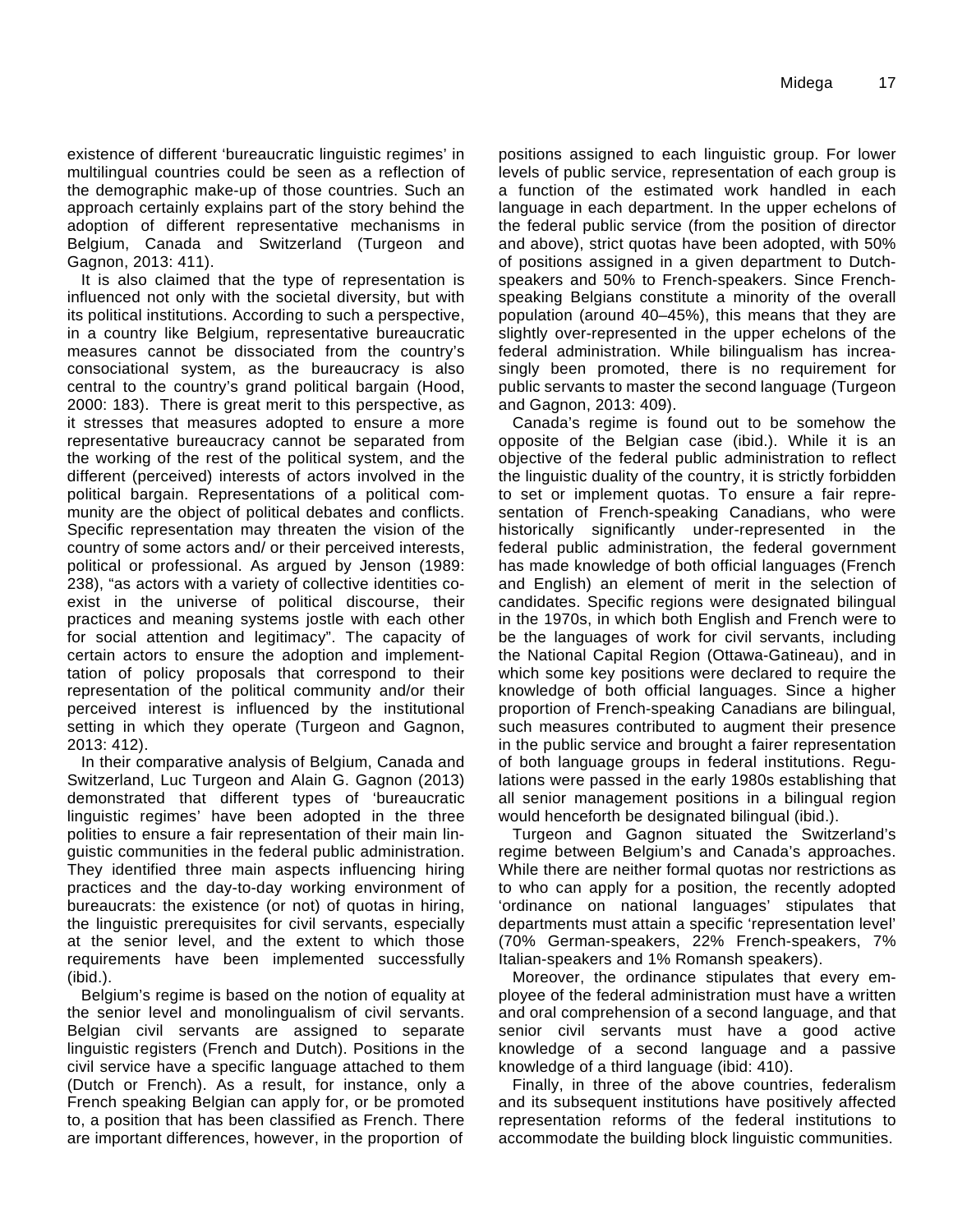#### **ETHIOPIA'S BUREAUCRATIC LANGUAGE and REPRESENTATION: LEGAL FRAMEWORKS**

According to the national census of Ethiopia (Federal Government of Ethiopia, 1994), the country's population was 53,132,296 composed of Oromo (32.1%), Amhara (30.1%), Tigrayan (6.2%), Somali (5.9%) and other nationalities. Although the Oromo constitute the largest ethnic group in Ethiopia, for reasons such as assimilation policies, the number of Afan Oromo speakers [as mother tongue] was 31.6% of Ethiopian population, preceded by Amharic with its corresponding percentage to be 32.7%. The two languages were equally contending languages for similar status though Afan Oromo was deliberately disregarded during the making of the new Federal Constitution.

The formulators of the Constitution, Constituent Assemblies, who designated Amharic as the sole language of the Federal Government, did not pay any consideration to the linguistic profiles of the country. They talked merely about the forceful expansion of Amharic at the expense of non-Amharic languages; but they did not make any effort to question whether the imposition of Amharic succeeded to become the language of several ethnic groups of Ethiopia. The designers of the new Constitution took the so-called "historical accidents" justifications for granted, which claims that Amharic expanded across the country eversince the formation of modern Ethiopia through what they call "accidents of history" and thus designated as the sole federal official working language (Federal Government of Ethiopia, 1994). Thus, they ignored all guiding democratic principles of working language choice in multilingual countries. Thus, Pool (1991: 495) correctly concluded that "In a world with thousands of languages, the choice of official language is a natural politics". The selection of Amharic could be seen as the continuity of the discriminatory monolingual policies of previous regimes of Ethiopia. While protesting against the controversial Addis Ababa Master Plan in April and May of the 2014, I remember, the Oromo students have demanded "Afan Oromo to be the working language of the Federal Government of Ethiopia".

With the other census (2007), the population of Ethiopia increased to 73,750,932; of which the Oromo are 34.5% followed by Amhara (26.9%), Somali (6.2%), Tigrayan (6.1%) and Sidama (4.0%) making the top five largest ethnic groups in the country. By this census the numerical size of speakers of Afan Oromo has reached 33.8% of the total population of Ethiopia followed by Amharic (29.3%), Somali (6.2%), Tigrayan (5.9%), and others (ibid.).

The discrepancies between the numerical size of ethnic groups and their corresponding languages could explain both continuity and change of language policies and practices. The decline in the percentage of

Amharic shows that Amharic linguistic assimilation project of previous regime has been contained which could arguably be one of the outcomes of the post-1991 multinational federal restructuring particularly with its regional language policies. The discrepancies also suggest some signs of continuity. For instance, 433,332 populations of Oromo do not speak Afan Oromo; and 1,364,980 populations of Ethiopia are Amharic speakers but are not Amhara. This depicts that some of the previous regimes' *modus operandi* such as linguistic assimilation policies have continued unabated (Asafa, 2010).

The Constitution of Ethiopia promises equity of benefits and representations for all nationalities (Government of Ethiopia, 1995). Its preamble promises "to build a political community founded on the rule of law…to live together on the basis of equality and without any sexual, religious or cultural discrimination; … rectifying historically unjust relationship". The constitution is somewhat inconsistent for the other Article of the same constitution (Article 5) allows historical linguistic injustices to perpetuate. On the other hand, the constitution aims to build equitable and representative bureaucracies: "Every Nation, Nationality and People in Ethiopia has the right to a full measure of self-government which includes the right to establish institutions of government in the territory that it inhabits and to equitable representation in state and Federal governments" (Article 39(3)). Likewise, Article 41(3) of the Constitution provides that "Every Ethiopian national has the right to equal access to publicly funded social services," and Article 43 of it requires:

The Peoples of Ethiopia as a whole, and each Nation, Nationality and People in Ethiopia in particular have the right to improved living standards and to sustainable development. Nationals have the right to participate in national development and, in particular, to be consulted with respect to policies and projects affecting their community… The basic aim of development activities shall be to enhance the capacity of citizens for the development and to meet their basic needs (Federal Government of Ethiopia, 1995)*.* 

The Constitution thus strictly forbids any form of marginalisation or exclusion of ethnic groups from policy making and publicly funded social services. As far as the principles for national defense is concerned, the constitution declares "The composition of the national armed forces shall reflect the equitable representation of the Nations, Nationalities and Peoples of Ethiopia" (Article 87(1)). Furthermore, Article 89(1&2) states: "government has the duty to ensure that all Ethiopians get equal opportunity to improve their economic conditions and to promote equitable distribution of wealth among them". Participation in practical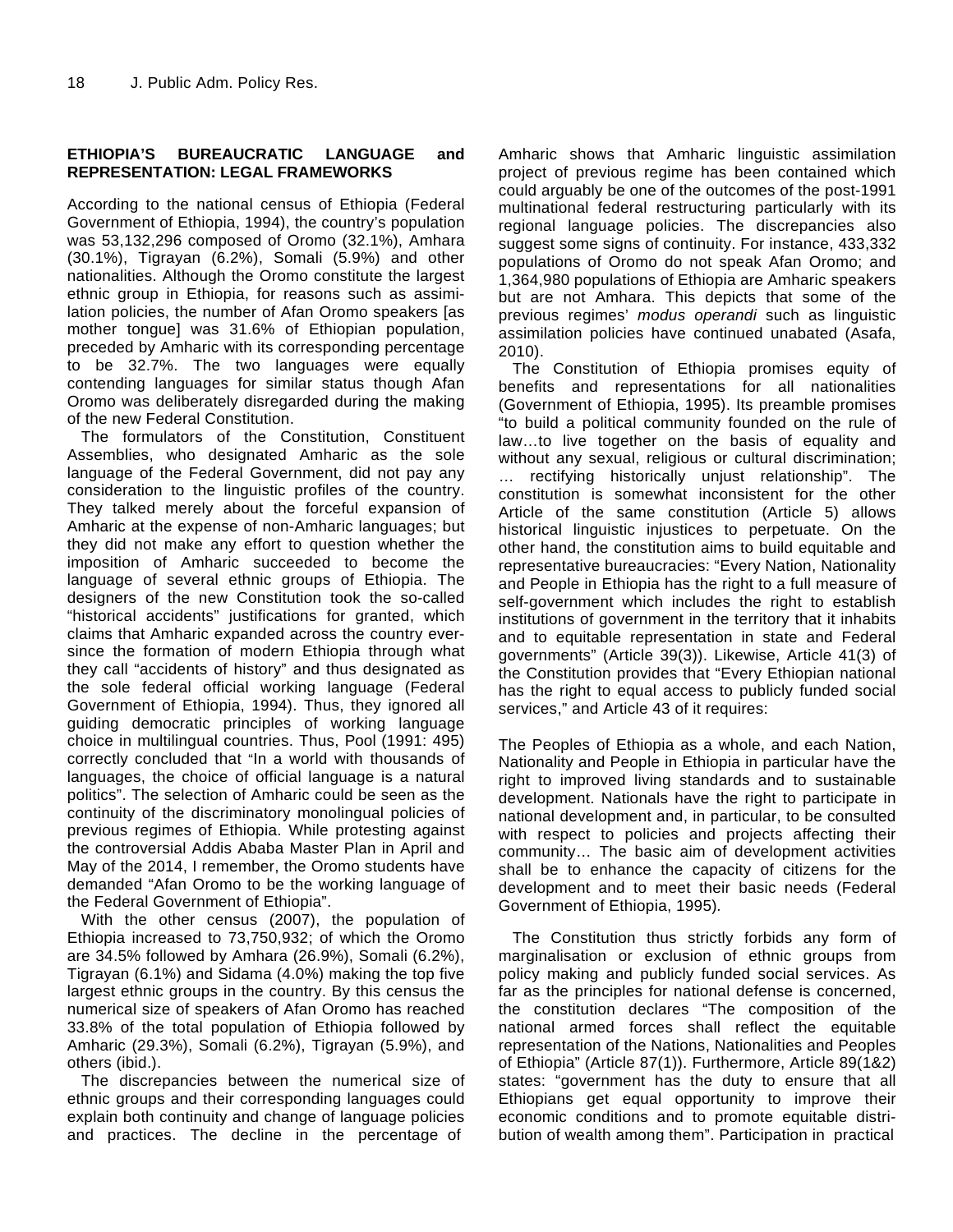sense is not only to elect or to be elected but it means sharing in the public wealth which include, inter alia, employment, prestige and positive symbols of the society through language. Numerous international and regional legal instruments that Ethiopia has already adopted also advocate non-discrimination on the basis of language by declaring that all human beings have certain inalienable political, economic, and social rights which are forms of participation.

Finally, the constitution Ethiopia calls for inter-ethnic equitable representations in both Federal and Regional governments. Ethiopia's approach in principle seems to resemble with Swiss "representation level". But the same constitution designates Amharic as the only bureaucratic linguistic regime. Except for this guiding principle, there is no particular legislation meant to regulate the fairness of federal civil servants in terms of ethnic representation.

#### **Linguistic regime and marginalization in federal bureaucracy**

The following opening excerpt shows the determinant role of proficiency in certain shared language in every activity including, but not limited to, competition over access to public institutions in multilingual polities.

Al and Bo grew up learning different mother tongues. At some time later stage, Bo learns Al's, while Al does not learn Bo's. They can now communicate with one another. Not quite on an equal footing, of course- Al tends to have the upper hand in any argument they might have with one another and in any competition in which they might have to take part using the shared language- but nonetheless with significant benefits, both material and non-material, accruing to both… So far, therefore, so good enough- except perhaps that the cost of producing this benefit, though enjoyed by Al with greater comfort and with the bonus of some pleasing by-products, is borne entirely by Bo. Is this nothing to worry about…? (Van Parijis 2003: 153).

By keeping this hypothetical example in mind, this section deals with the official working language problems of the Federal Government of Ethiopia. The Constitution of Ethiopia orders access to Federal Government services and employment opportunities through Amharic; which means denial for non-Amharic languages. The disentitlement of the largest language in Ethiopia, Afan Oromo, from the federal official status might have caused a systematic marginalization of the Oromo. This study argues that conscious choices between several competing languages have vital political, economic and social costs, particularly when language skills are unevenly distributed. Language choice remains one of the political weapons at the leaders' disposal as a means of exclusion or inclusion

of linguistic groups in government.

For obvious reasons, if a language is selected for official purposes from among several languages, the group who speaks it as its native is advantageous over others. From the outset, it could be argued that, the government of Ethiopia chose Amharic to resolve what it perceives as communication problems, which affected 'patterns of participation in power, wealth and prestige' (Weinstein, 1983: 82). This discloses the real politics of language in Ethiopia where linguistic, political, social and economic interests are interwoven.

According to the annual government reports, it appears that the largest ethnic group, the Oromo, is systematically marginalized in the expanding bureaucracies of the Federal Government. It is at this juncture that we need to observe the determinant role of language as the main gate-way to the state. It is invariably constant that across years Amhara share more than half of the federal employees, where it was expected to be shared public institutions. Suggesting the severity and intolerability of the official working language problems, Abraham (1990: 71) comments:

*As soon as you designate one language the official/national language, you thereby give a major competitive advantage…. to the native speaker of that language. You also, at the same time and by the very same act, disenfranchise the speakers of all the others language in the nation. You eliminate or heavily constrain their access to education, to employment, to information in general and to power and prestige in many forms.* 

As a result, the rest of the linguistic groups would be marginalized; and this is apparently against the very principles of federalism that Ethiopia adopted. Laitin (1977) has also similar conclusion in that if the language of former colonial power is chosen as the official working language, those groups which had greater access to the state, or which are in favor of past systems, will be in a privileged position. The selection of Amharic as a sole federal official working language of Ethiopia has been benefiting those who speak it as their native language (Table 1).

These government employment statistical reports suggest who enjoy more and who enjoy less access to the federal civil service institutions in the country. For instance, if we compare the percentages of Amhara and Oromo employees, the former group are included in the federal bureaucracy threefold do the latter mainly due to the official working language problem. Nevertheless, Yonatan (2009: 150-151) appears to have denied these discriminatory linguistic formula when he views that "It is not all clear how the language policy will have the effect of compromising the capacity of individuals from non-Amharic speaking groups to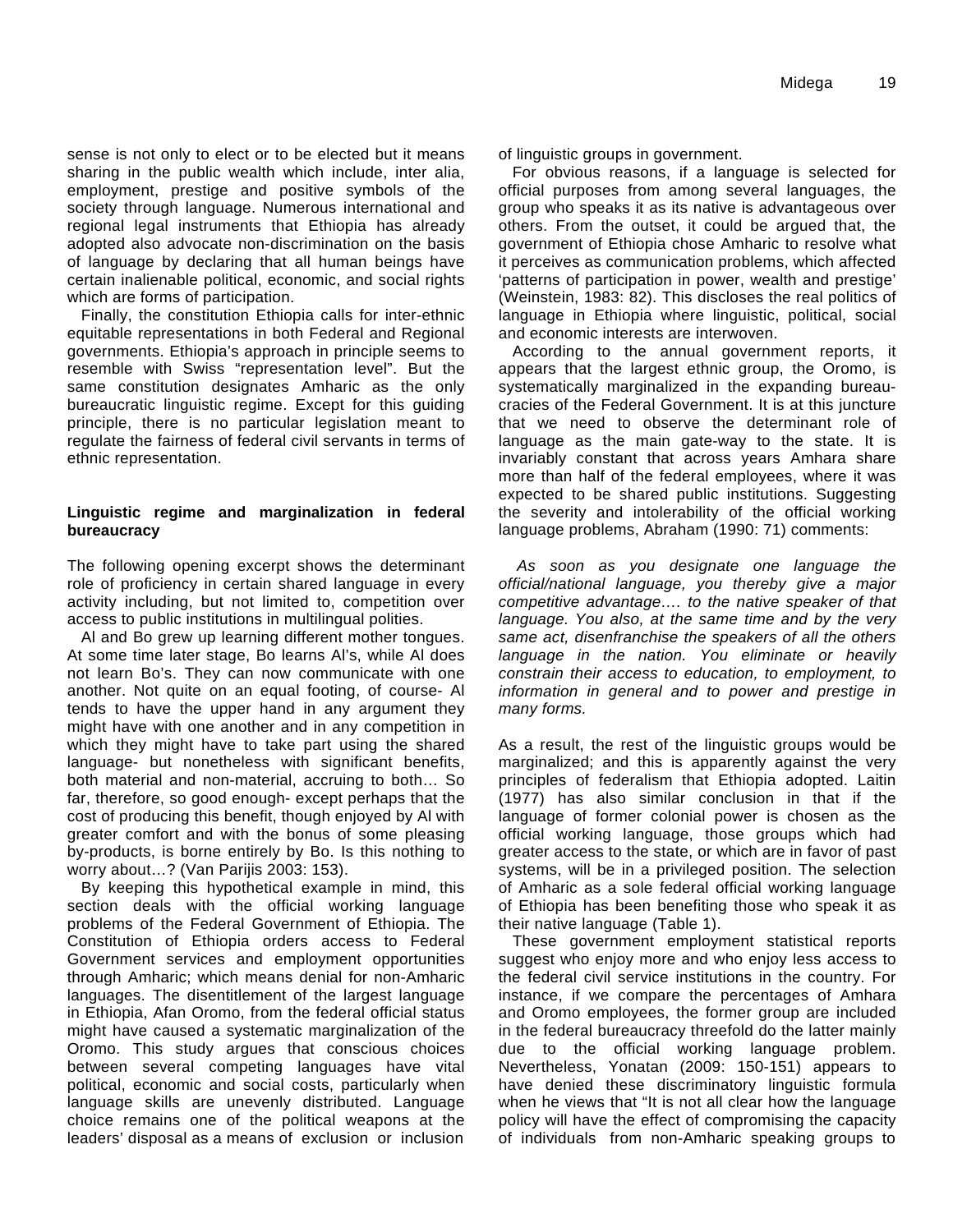| <b>Ethnic</b> | <b>Employee percentage</b> |       |       |       |       |
|---------------|----------------------------|-------|-------|-------|-------|
| groups        | 2003                       | 2004  | 2006  | 2007  | 2008  |
| Amhara        | 52.65                      | 54.44 | 46.85 | 50.15 | 50.29 |
| Oromo         | 17.90                      | 18.88 | 17.42 | 17.75 | 18.30 |
| Tigrayan      | 7.52                       | 6.43  | 6.69  | 8.70  | 7.79  |
| Gurage        | 4.75                       | 4.56  | 4.21  | 4.26  | 4.27  |
| Wolaita       | 1.02                       | 1.15  | 1.30  | 1.37  | 1.45  |
| Sidama        | 0.38                       | 0.36  | 0.39  | 0.39  | 0.41  |
| Somali        | 0.12                       | 0.14  | 0.09  | 0.09  | 0.12  |
| Not stated    | 11.73                      | 9.95  | 19.22 | 13.52 | 13.05 |
| Others        | 3.96                       | 4.07  | 3.83  | 3.77  | 4.33  |
| Total in No.  | 45514                      | 46184 | 52833 | 56911 | 57012 |
| Total in %    | 100                        | 100   | 100   | 100   | 100   |

**Table 1.** Federal Government permanent employees by ethnic group.

Source: Federal Government of Ethiopia, 2004, 2005, 2007, 2008, and 2009.

access the state thereby continuing their historical marginalization. In fact, the reverse seems to be true in present day Ethiopia". Had the official working language choice been democratic, reasonable and justifiable, all ethnic groups could have enjoyed fair access to the federal bureaucracies. The knowledge of Amharic language remained essential factor to get employed in the federal institutions. Weinstein (1983: 81) aptly argues that "Everywhere the official language is the property of those who use it as a mother tongue or who can learn to use it as well".

As the aithor argued elsewhere (Milkessa, 2011) the language policy of Ethiopia in the federal domain is completely unsound and its employment consequence is not only unreasonable but it can be potentially prejudicial. These facts lay evidences for the 'structural discrimination and exclusion' ensuring that certain groups are permanently deprived of access to the state and thus, permanently dominated. Weinstein (1983:82- 83) once suggested:

*Domination is an outcome of deprivation because if one is poor, weak, and disdained, one is dependent on others. Without power one needs direction and protection; without wealth one needs financial support from others; and without prestige one believes in the natural superiority of others to lead. At the basis of domination and participation are deprivation and access.* 

In this regard, only very few ethnic groups happen to share the Ethiopian federal resource, which precisely reflects absence of inter-ethnic equity, justice, and public power sharing (Benti, 2001). Strictly speaking, the collective power and resources were expected to be shared among all ethnic-groups of Ethiopia fairly. Ideally, the Oromo would have shared greater part of

the cake. Cohen (2000: 108) observes:

"Single language policy inevitably favors the group that speaks the chosen language as a mother tongue."

This confirms that the participation of the Oromo in the federal public institutions is adversely affected by this linguistic arrangement. One of the risky political strategies in Ethiopia has been such seemingly systematic exclusion of certain groups from the state. Turgeon and Gagnon (2013: 407) upholds that "the exclusion or under-representation of national minorities in government administrative positions can be a major source of conflict and resentment since such positions are often considered desirable because of the salary or benefits they guarantee". The lethal effects of official working language problems in job markets, political participation and generally democratic power sharing among ethnic groups suggest the centrality of language in the nationalities question of access to the state. Patten and Kymlicka (2003: 16) observe:

*[T]he very process of selecting a single language can be seen as inherently exclusionary and unjust. Where political debate is conducted in the language of the majority, linguistic minorities are at a disadvantage, and must either invest the time and effort needed to shift as best they can to the dominant language or accept political marginalization.* 

Similarly, sources from Ethiopia's Federal Civil Service Agency show that:

*It is unquestionable that knowledge of the official working language is the dominant way to the state's employment opportunities. No matter how we master the required profession and knowledge from the*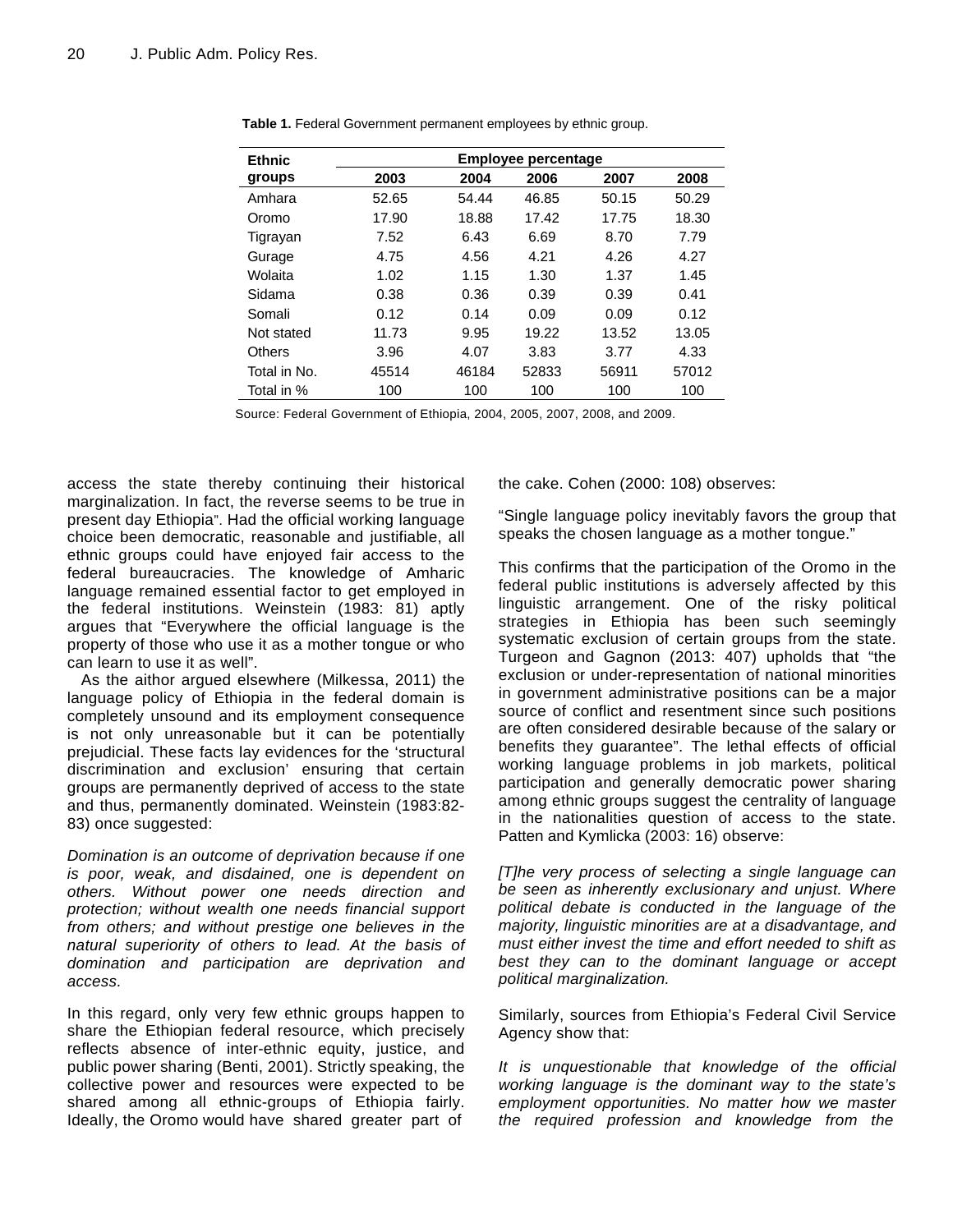*universities, official working language incompetence limits us from communicating it out when necessary. The processes and procedures of recruiting employees for the federal institutions, as we know, are conducted in Amharic language except for limited offices. Specifically, written exams and interviews are carried out in the medium of Amharic. This apparently prevents those graduates and others who are unable to explain their knowledge in Amharic from access to public offices.<sup>1</sup>*

This demonstrates how much the knowledge of Amharic remained significant to access federal public offices in Ethiopia. The fundamental trouble predicted is that "if the principle of fair employment of ethnic groups … is disregarded, those underrepresented groups feel excluded … which is politically dangerous state of affairs" (ibid.)*.* This discloses the future political dangers of excluding certain ethnic groups from the state on the basis of such flawed official working language policy. Turgeon and Gagnon (2013: 407) contended: "A weak representation of members of national minorities in the bureaucratic machinery and the inability of members of a linguistic minority to be served in their own language can lead to serious challenges to the legitimacy of the state". It was argued that the lack of representation of Franco phones in public service was one of the factors that contributed to the rise in support for Quebec independence in the 1960s (ibid.). Yared (2009: 215) has once warned:

*Focusing on their own languages, as important as it is to maintain a distinct identity, might lock non-Amharic linguistic groups up in regional politics and matters since Amharic is the language of the federal government and business in Addis Ababa where the bulk of the government's currency circulates.* 

Yared's thesis misses the point that the exclusion of some nationalities from the Federal Government is not caused by focusing on one's own language, but by the official working language problem. The government policy that does not address the principles of equitable participation of ethnic groups in power and resource sharing tends to sponsor conflicts. McGarry et al. (2008: 45) have notably stated that "A state that serves the interests of one (or some) nationality, religion, ethnicity or language will promote the counter mobilezation of the excluded communities, and hence conflict". According to the Canadian Royal Commission on Bilingualism and Biculturalism (Government of Canada 1969: 95):

*The possibility of national disintegration has forced a re-* 

 $\overline{a}$ 

*examination of the linguistic policies of the Public Service. The debate is no longer about efficiency, merit, patronage, and representation, but rather between thoroughgoing reform and schism. Change is imminent and no institution requires reform more urgently than does the federal administration.* 

Let us sum up with Merera's language policy concern: Learning in one's own language and competing for jobs in another language amounts to a denial to constitutional equitable opportunities and representations. $2$ There is no fair competition between the speakers of the federal working language and non-speakers, which demonstrates the bureaucratic mono-linguistic regime problem in multilingual societies.

#### **Conclusion**

 $\overline{a}$ 

The paper suggests that the choice of Ethiopia's federal working language and access to its bureaucracy is surrounded by politics of marginalization, not representation. This is apparent, especially, when the status of Afan Oromo at the federal level comes to the picture. The designation of Amharic as the sole Federal linguistic regime has resulted in the perpetuation of the age-old marginalization of non-Amharic speakers in the state bureaucracy. Despite the fact that regional policies encourage the development of non-Amharic languages at the regional level, non-Amharic speakers remain subjected to discriminatory linguistic formula of the Federal Government of Ethiopia.

The new Constitution of Ethiopia has retained Amharic linguistic status quo which is determining who should have to have access to institutions of the Federal Government. This in turn has led non-Amharic speakers, especially the Oromo, the largest ethnicgroup in Ethiopia, to continue suffering from marginalization in the Federal Government. First, the federal official working language choice was flawed and undemocratic due to the unconvincing criteria used. No guiding democratic principle of official working language choice in divided polities was considered; rather the designers of the new Constitution pronounced historical reason. The old-attitude that treats Amharic as a unifying language and non-Amharic languages as divisive and disintegrative has impact on the federal official working language choice. Second, the results of disregarding Afan Oromo from federal official status have been severe for the Oromo ethnic group. The federal official working language policy of Ethiopia continued serving as a means of marginalization of the

<sup>1</sup> Federal Government of Ethiopia, Public Relations Service Head of the Federal Civil Service Agency. Interview, November 5, 2010. Addis Ababa.

<sup>&</sup>lt;sup>2</sup> Merera Gudina, Opposition Chairman of the Oromo People's Congress (OPC), and Vice Chairman and Chairman of the Organizational Affairs Committee of the Ethiopian Federal Democratic Forum. Interview, November 23, 2010. Addis Ababa.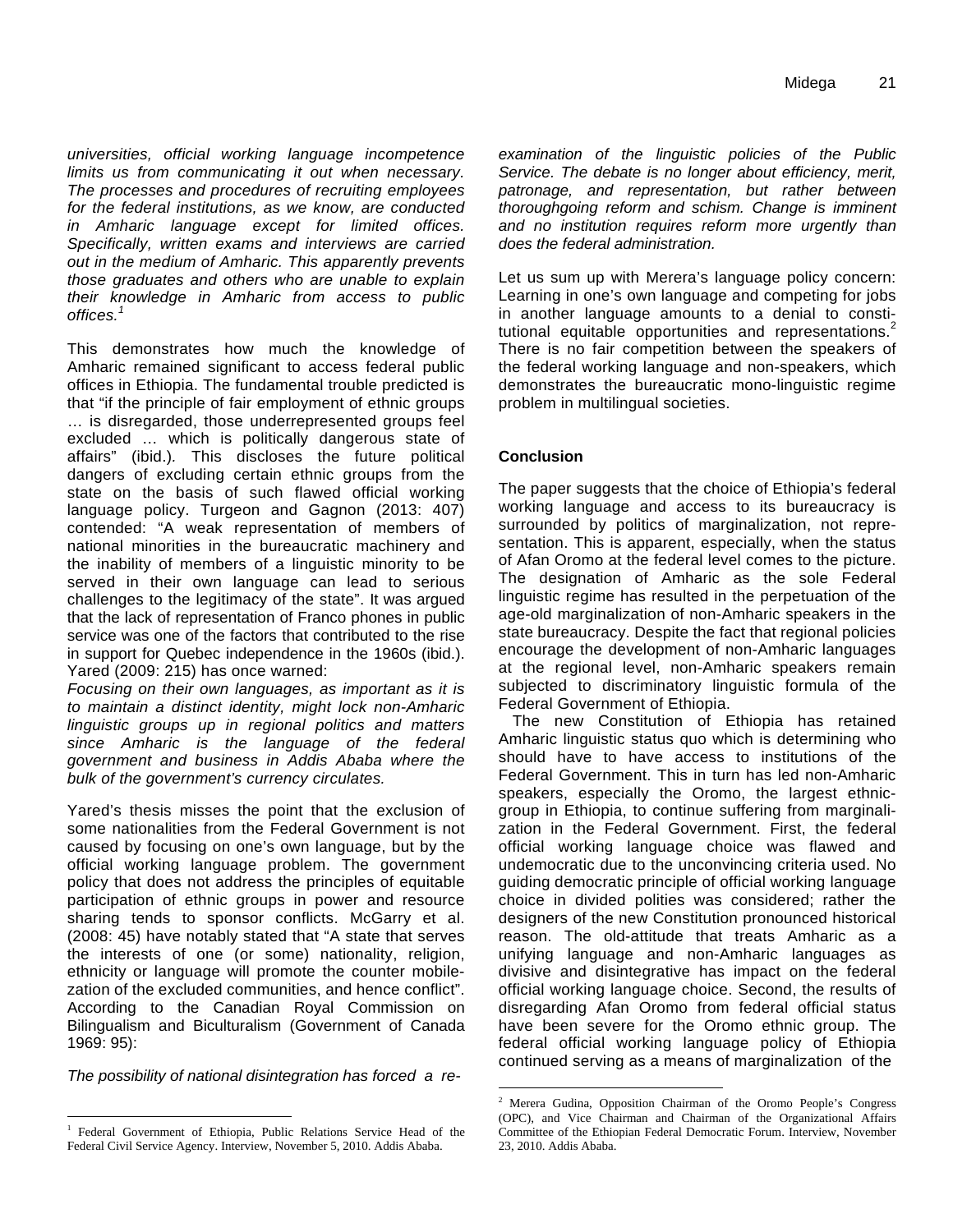non-Amharic speakers. For instance, on average, while the Oromo access the Federal Government by half percentage of their population size, the Amhara access the same government twice their population size. Such marginalization has national policy implications for the future conflicts.

The main questions thus remain: Should the existing monolingual policy of the Federal Government be retained? Is not there an option to address the structural employment discriminations mainly caused by flawed language choice? Should particularly the largest language, Afan Oromo, continue to be precluded from the linguistic profiles of central government of Ethiopia? What lessons could Ethiopia draw from the international practices of multiethnic polities? These and other questions, in fact, call for radical rethinking of the choice of the federal official working language through comprehensive realistic approach. This paper beliefs that adopting Afan Oromo as a co-equal federal language with Amharic may minimize the conflicts associated with the working language. Bilingual Federal Government is an ideal for Ethiopia since the two linguistic groups constitute 2/3 of the population of the country. The must be equitable representation of all national groups in the Federal Government as the Constitution requires. Furthermore, such decisions would tame Oromo nationalism and thereby promote national consensus and unity. Finally, national negotiation on the federal official working language questions would enable to build better understanding of language politics in Ethiopia and come up with better inclusive language policy suggestions for the future multiethnic Ethiopian federation. Exclusion of any ethnic group from public power, resources, and prestige will never bring peace and development to a country. Generally, official working language choice in a multiethnic polity must be participatory, fair, democratic and reasonable. And the civil service institutions of a given shared government should be genuinely representative of all groups.

#### **Conflict of Interests**

The author has not declared any conflict of interests.

#### **REFERENCES**

- Aberra D (2009). Principles Guiding the Choice of Official working languages is Multilingual Societies: Some Reflections on the Language Policy of Ethiopia. In Tsegaye Regassa (ed.) Issues of Federalism in Ethiopia: Towards an Inventory, Ethiopian Constitutional Law Series, Addis Ababa: Addis Ababa University Press. p. 2
- Abraham D (1990). Language, Identity and Peace in Ethiopia and the Horn. International Conference on the Horn of Africa 4th 1989. New York: Centre for the Study of the Horn of Africa.

Asafa J (2010). Urban Centers in Oromia: Consequences of Spatial

Concentration of Power in Multinational Ethiopia, J. Oromo Stud. 17(2):9-74.

- Benti G (2001). An Overview of Some Factors Limiting the Migration of the Oromo to Addis Ababa. The Journal of Oromo Studies, 8:1-2.
- Cohen PEG (2000). Identity and Opportunity: The Implications of Using Local Languages in the Primary Education System of the Southern Nations, Nationalities and Peoples Region (SNNPR), Ethiopia. Ph.D. dissertation. School of Oriental & Africa Studies: London University.
- Fernand de V (2012). "International and Comparative Perspectives in the Use of Official Languages: models and approaches for South Africa", Draft Report. Afrikaanse Taalraad.
- Erk J, Koning E (2010). New Structuralism and Institutional Change: Federalism Between Centralization and Decentralization, Comparative Political Studies, 43(3):53–378.
- Hood C (2000). Relationship Between Ministers/Politicians and Public Servants: Public Service Bargains Old and New, in B.G. Peters and D. Savoie (eds), Governance in the Twenty-first Century: Revitalizing the Public Service. Montreal-Kingston: McGill-Queen's University Press, pp.178–206.
- Jenson J (1989). Paradigms and Political Discourse: Protective Legislation in France and the United States Before 1914, Canadian J. Political Sci. 22(2):235–258.
- Laitin DD (1977). Politics, Language, and Thought: The Somali Experience. Chicago and London: The University of Chicago Press.
- Levine DD (2000). Greater Ethiopia: The Evolution of a Multi-ethnic Society. Chicago and London: The University of Chicago Press.
- McGarry J, Brendan OL, Richard S (2008). Integration or accommodation? The enduring debate in conflict regulation. In Sujit Choudhry (ed.) Constitutional Design for Divided Societies: Integration or Accommodation. USA: Oxford University Press.
- Merera G (2003). Ethiopia: Competing Ethnic Nationalisms and the Quest for Democracy, 1960-2000. Netherlands: Shaker Publishing.
- Milkessa M (2011). "Ethiopia's Choice of Federal Working Language and Its Implications for non-Amharic Languages: The Case of Afan Oromo." M. A. thesis, AAU.
- Patten A, Kymlicka W (2003). Introduction: Language Rights and Political Theory: Context, Issues, and Approaches. In Will Kymlicka and Alan Patten (eds) Language and Political Theory. New York: Oxford University Press.
- Pool J (1991). The Official Language Problem. The American Political Science Review. 82(2):495-514. http://dx.doi.org/10.2307/1963171
- Turgeon L, Gagnon GA (2013). The Politics of Representative Bureaucracy in Multilingual States: A Comparison of Belgium, Canada and Switzerland, Reg. Federal Stud. 23:4.
- Van Parijis P (2003). Linguistic Justice. In Will Kymlicka and Alan Patten (eds) Language and Political Theory. New York: Oxford University Press.
- Weinstein B (1983). The Civic Tongue: Political Consequences of Language Choices. New York and London: Longman Inc.
- Yared L (2009). Linguistic Regimes in Multinational Federations: The Ethiopian Experience in Comparative Perspective. In Tsegaye Regassa (ed.) Issues of Federalism in Ethiopia: Towards an Inventory. Ethiopian Constitutional Law Series, Addis Ababa University Press. p. 2
- Yonatan F (2009). A Tale of two Federations: Comparing Language Rights Regimes in South Africa and Ethiopia. In Tsegaye Regassa (ed.) Issues of Federalism in Ethiopia: Towards an Inventory. Ethiopian Constitutional Law Series, Addis Ababa University Press. p. 2

#### **CITATIONS**

- Federal Government of Ethiopia (1994). Minutes of the Ethiopian Constituent Assembly. December 1994, 000010-000026, Addis Ababa. 2(11):10-17
- Federal Government of Ethiopia (1995). Constitution of Federal Democratic Republic of Ethiopia. Negarit Gazeta. Proclamation Addis Ababa. Pp.1.
- Federal Government of Ethiopia (1999). The 1994 Population and